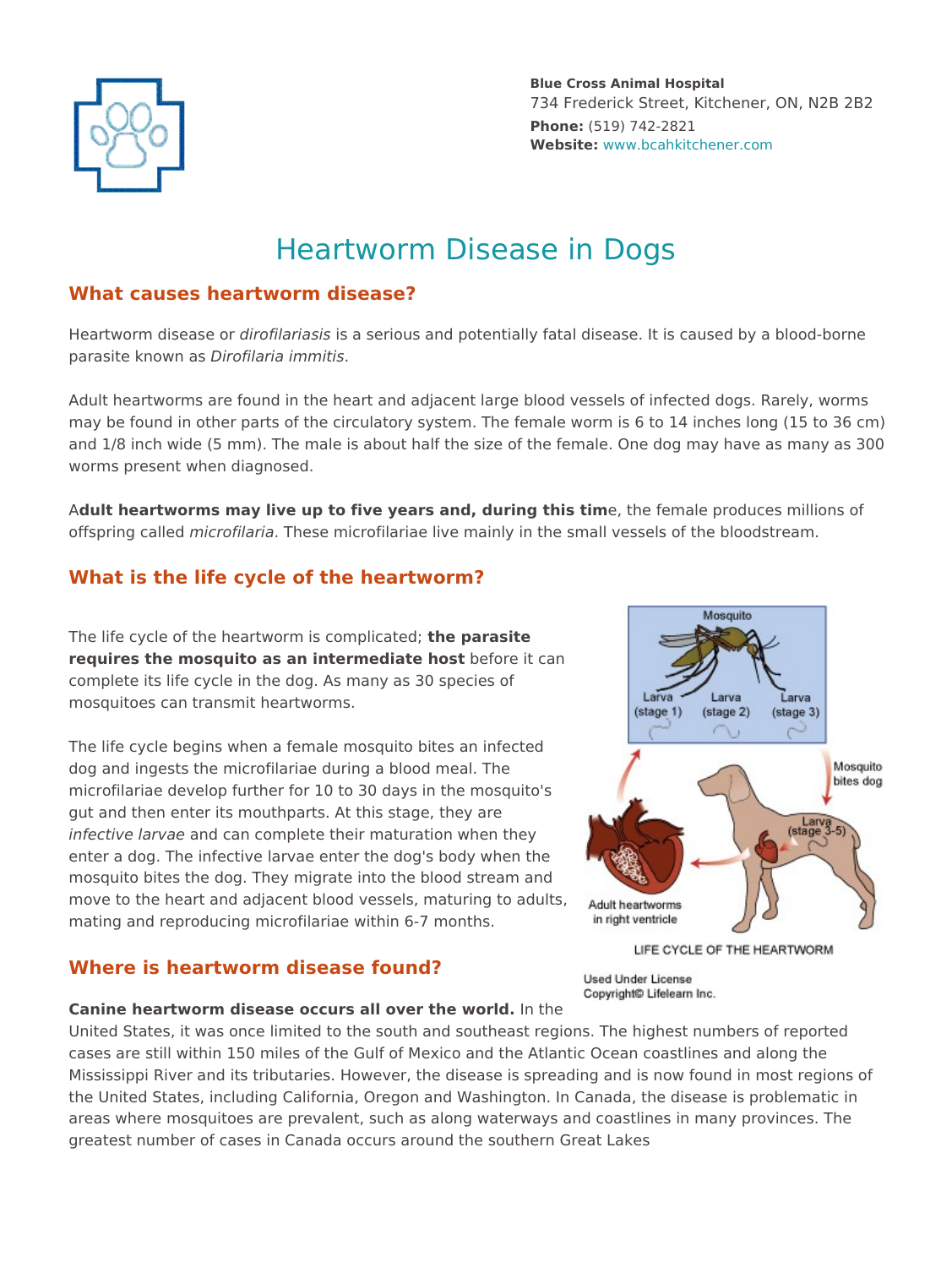## **How is heartworm disease spread?**

Since transmission requires the mosquito as an intermediate host, **the disease is not spread directly from dog to dog**. Spread of the disease therefore coincides with mosquito season, which can last year-round in many parts of the United States. The number of dogs infected and the length of the mosquito season are directly correlated with the incidence of heartworm disease in any given area.

The mosquito usually bites the dog where the hair coat is thinnest. However, having long hair certainly does not prevent a dog from getting heartworms.



 **What do heartworms do to the dog?**

It usually takes several years before dogs show clinical signs of infection. Consequently, the disease is diagnosed mainly in two to eight year old dogs. The disease is rare in dogs less than one year of age because the microfilariae take five to seven months to mature into adult heartworms after infection. Unfortunately, by the time clinical signs are seen, the disease is usually well advanced.

**Adult heartworms**: Adult heartworms cause disease by clogging the heart and major blood vessels leading from the heart. They also interfere with the valve action in the heart. By clogging the main blood vessel, the blood supply to other organs of the body is reduced, particularly blood flow to the lungs, liver and kidneys, leading to malfunction of these organs.

The signs of heartworm disease depend on the number of adult worms present, the location of the worms, the length of time the worms have been in the dog and the degree of damage that has been sustained by the heart, lungs, liver, and kidneys.

The most obvious **clinical signs of heartworm disease are a soft, dry cough, shortness of breath, weakness, nervousness, listlessness, and loss of stamina**. All of these signs are most noticeable following exercise, when some dogs may even faint or become disoriented. Your veterinarian may notice abnormal lung and heart sounds when listening to the chest with a stethoscope. In advanced cases, congestive heart failure may be apparent and the abdomen and legs will swell from fluid accumulation. There may also be evidence of weight loss, poor condition, and anemia. Severely infected dogs may die suddenly during exercise or excitement. How is heartworm disease spread?<br>
Steve convention invorting that disease lands paraditectly<br>
from degree degrives of the disease like offer conclusion with mosquite second which until the<br>
from degree degrives of the dis

**Microfilariae** (immature heartworms): Microfilariae circulate throughout the body but remain primarily in the small blood vessels. Because they are about as wide as the small vessels, they may block blood flow in these vessels. The cells being supplied by these vessels are then deprived of the nutrients and oxygen normally supplied by the blood. Microfilariae primarily injure the lungs and liver. Destruction of lung tissue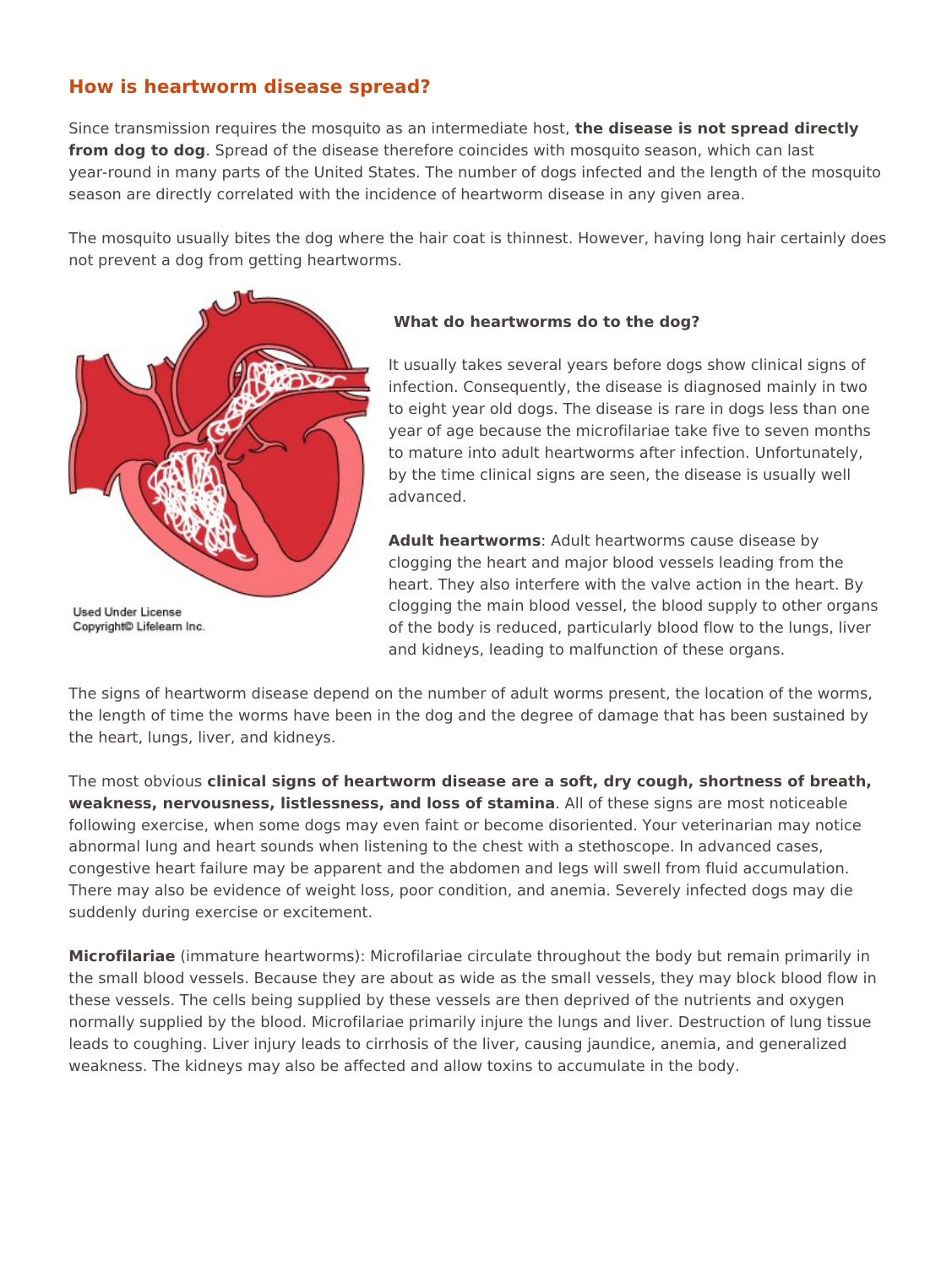## **How is heartworm disease diagnosed?**

In most cases, one or more simple blood tests will diagnose heartworm disease. Further diagnostic tests are essential to determine if the dog can safely undergo heartworm disease treatment. Some or all of the following diagnostic procedures are recommended before treatment is started:

**Serological test for antigens to adult heartworms (antigen test, ELISA or SNAP test)**: This is a test performed on a blood sample.

**It is the most widely used test because it detects antigens (proteins) produced by adult heartworms.** It will be positive even if the dog does not have any microfilariae in the bloodstream (approximately 20% of cases). Dogs with less than four or five adult heartworms may not have produced enough circulating antigen to produce a positive test result, so there may be an occasional false negative result in dogs with a low burden of parasites, or in the early stages of infection. Because the detected antigen is only produced by the female heartworm, a population of only male heartworms will also give a false negative. Therefore, there must be at least four to five female worms for a positive result by this test.

#### **Blood test for microfilariae (microscopic or Knott's test)**:

**A blood sample is centrifuged and then examined under the microscope for the presence of microfilariae**. If microfilariae are seen, the test is positive. The number of microfilariae seen gives us a general indication of the severity of the infection. However, the microfilariae will be found in the bloodstream in greater numbers in the summer months and in the evening, so sampling time can affect this test. Approximately 20% of dogs do not test positive even though they have heartworms because their immune system has acquired the ability to destroy the microfilariae. Also, there is another blood parasite that is fairly common in dogs that can be hard to distinguish from heartworm microfilariae. For these reasons, the antigen test is preferred for diagnosis. How is heartworm disease diagnosed?<br>
In read rates, the are conserved and conserved and a popular health of the state of the conserved and the state of the state of the state of the state of the state of the state of the

**Other blood tests (CBC, blood chemistries, electrolytes)**: Abnormalities on the complete blood count (CBC) and blood tests for kidney and liver function may suggest the presence of heartworm disease. These tests will be performed on dogs diagnosed as heartworm-infected to determine the function of the dog's organs and health status prior to treatment.

**Radiographs (X-rays)**: A radiograph of a dog with heartworms will usually show heart enlargement and swelling of the large artery (pulmonary artery) leading to the lungs from the heart. These signs are considered presumptive evidence of heartworm disease. Radiographs may also reveal the condition of the heart, lungs, and pulmonary vessels. This information allows us to predict an increased possibility of complications related to treatment.

**Electrocardiogram (EKG or ECG):** An electrocardiogram is a tracing of the electric currents generated by the heart. It is most useful to determine the presence of abnormal heart rhythms. This test can also detect enlargements in heart chamber size and help determine if a dog can safely undergo heartworm disease treatment.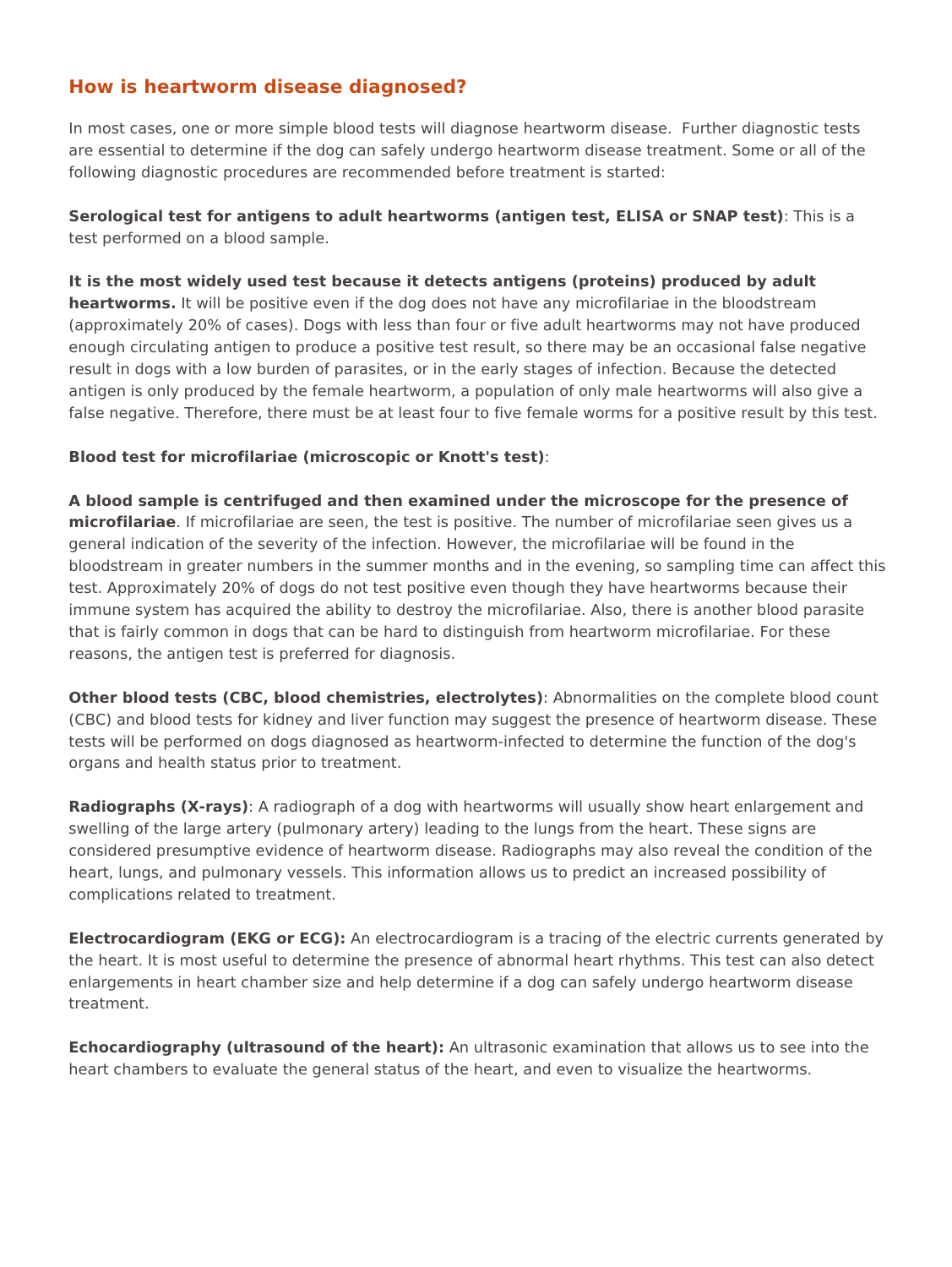## **How is heartworm disease treated?**

There is some risk involved in treating dogs with heartworms, although fatalities are now rare.

In the past, the drug used to treat heartworms contained high levels of arsenic and toxic side effects occurred more frequently. A new drug is available that does not have as many side effects, allowing successful treatment of more than 95% of dogs with heartworms.

When some dogs are diagnosed, they have advanced heartworm disease. This means that the heartworms have been present long enough to cause substantial damage to the heart, lungs, blood vessels, kidneys, and liver. A few of these cases will be so advanced that it will be safer to treat the organ damage rather than risk treatment to kill the heartworms. Dogs in this condition are not likely to live more than a few weeks or months. Your veterinarian will advise you on the best treatment approach for dogs diagnosed with advanced heartworm disease.

#### **Treatment to kill adult heartworms**:

An injectable drug to kill adult heartworms is given. It kills the adult heartworms in the heart and adjacent vessels. These injections may be divided and given thirty days apart. Your veterinarian will determine the specific injection schedule according to your dog's condition. Many dogs will also be treated with an antibiotic to combat potential infection with bacteria (*Wolbachia)* that inhabit the heartworm.

*Complete rest is essential after treatment.* The adult worms die in a few days and start to decompose. As they break up, they are carried to the lungs, where they lodge in the small blood vessels and are eventually reabsorbed by the body. This resorption can take several weeks to months and most post-treatment complications are caused by these fragments of dead heartworms. This can be a dangerous period so it is **absolutely essential** that the dog be kept as quiet as possible and not allowed to exercise for one month following treatment. The first week after the injections is critical because this is when the worms are dying. A cough is noticeable for seven to eight weeks after treatment in many heavily infected dogs. If the cough is severe, notify your veterinarian for treatment options. How is heartworm disease treated?<br>
Then is a margin graph of manner of consideration and the state of the state of the state of the state of the state of the state of the state of the state of the state of the state of th

Prompt treatment is essential if the dog has a significant reaction in the weeks following the initial treatment, although such reactions are rare. If a dog shows loss of appetite, shortness of breath, severe coughing, coughing up blood, fever, or depression, you should notify us. Treatment with anti-inflammatories, antibiotics, cage rest, and supportive care and intravenous fluids is usually effective in these cases.

**Treatment to kill microfilaria**: Approximately one month following treatment to kill the adults, the dog is returned to the hospital for administration of a drug to kill the baby heartworms or microfilariae. Your dog may need to stay in the hospital for the day. Your dog is started on heartworm preventive after this treatment.

**Newer heartworm treatment protocols use a variety of drugs to kill the microfilariae.** Your veterinarian will select the correct drug and administration time based on your pet's condition.

#### Are any other treatments necessary?

 Dogs with severe heartworm disease may require antibiotics, pain relief medications, special diets, diuretics to remove fluid accumulations in the lungs, and drugs to improve heart function prior to treatment